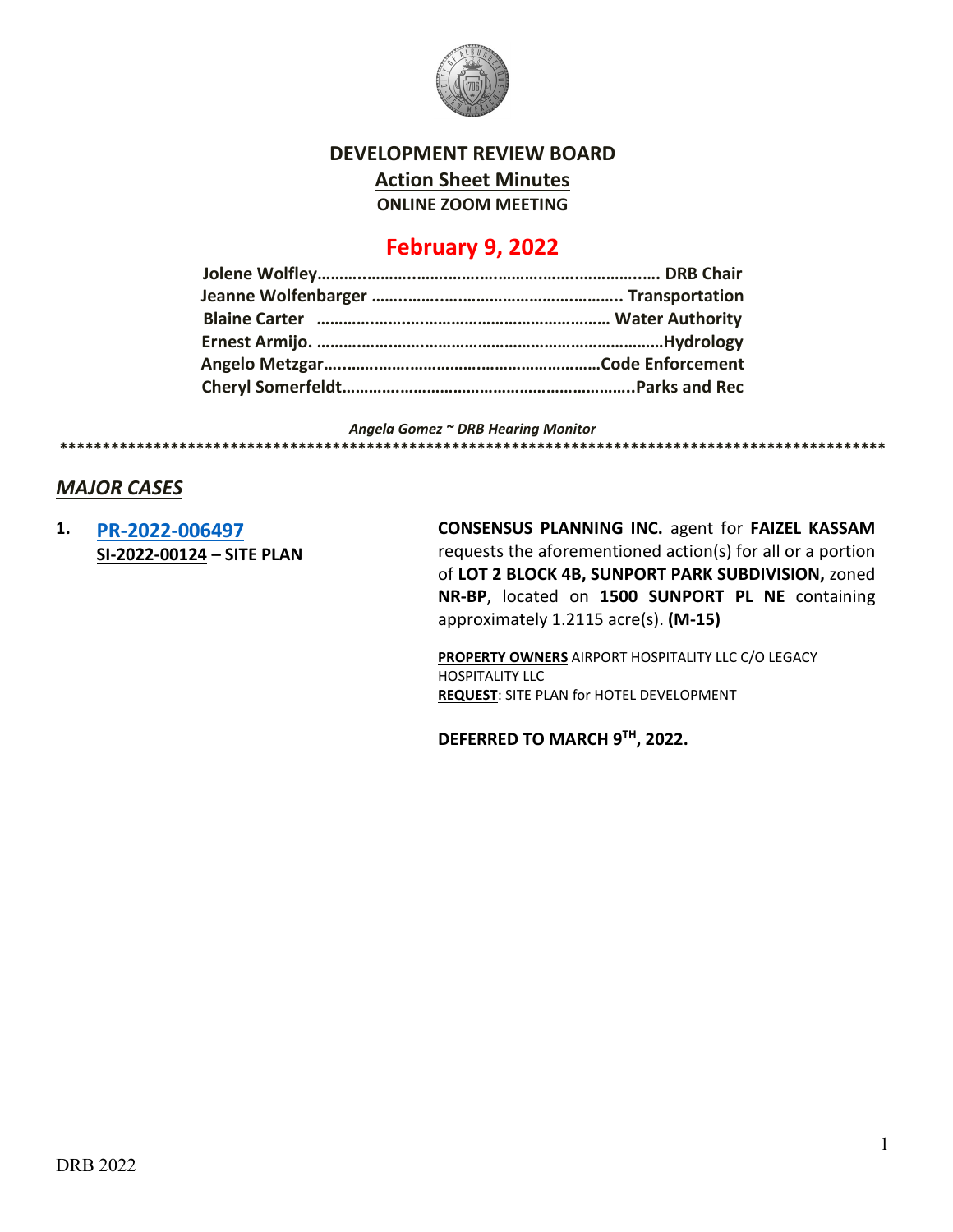**2.**

**[PR-2021-005573](http://data.cabq.gov/government/planning/DRB/PR-2021-005573/DRB%20Submittals/) IDO 2020 SI-2021-01482 – SITE PLAN**

**DEKKER/PERICH/SABATINI – WILL GLEASON** agent for **NETFLIX STUDIOS, LLC, KENNETH FALCON** requests the aforementioned action(s) for all or a portion of: **TRACTS 22-A, 22-B,22-C, 26, N, O, Q-1, Q-2, Q-3, OS-7, R, 17, A-1-A-6, MESA DEL SOL INNOVATION PARK I & II** zoned **PC**, located on **UNIVERSITY BLVD between EASTMAN CROSSING and MESA DEL SOL** containing approximately **162.784** acre(s).**(R-16)** *[Deferred from 9/29/21, 10/20/21, 11/3/21, 11/17/21, 12/1/21, 1/5/22, 1/26/22]*

**PROPERTY OWNERS**: CITY OF ALBUQUERQUE, MDS INVESTMENTS **REQUEST**: AN APPROXIMATELY 117.53 ACRE EXPANSION OF THE EXSITING ALBUQUERQUE STUDIOS CAMPUS INCLUDING A NEW PRODUCITON OFFICE, MILL BUILDING AND PRODUCTION SUPPORT SPACES.

**DEFERRED TO FEBRUARY 16TH, 2022.**

**3.**

**[PR-2021-005573](http://data.cabq.gov/government/planning/DRB/PR-2021-005573/DRB%20Submittals/) IDO 2020 SD-2021-00171 – PRELIMINARY PLAT SD-2021-00172 – VACATION OF PUBLIC EASEMENT-22' Public Pedestrian Access SD-2021-00174 – VACATION OF PUBLIC EASEMENT-10' PUE SD-2021-00175 – VACATION OF PUBLIC EASEMENT-30' Public Waterline SD-2021-00176 - VACATION OF PUBLICEASEMENT-40' PNM SD-2021-00177 - VACATION OF PUBLICEASEMENT-Pedestrian access and Drainage SD-2021-00178 - VACATION OF PRIVATE EASEMENT-Private Drainage SD-2021-00179 - VACATION OF PUBLICEASEMENT-Public Waterline studio SD-2021-00180 - VACATION OF PRIVATE EASEMENT-Private access- ABCWUA SD-2021-00181** - **VACATION OF PRIVATE -EASEMENT- Private access-ABCWUA**

**BOHANNAN HUSTON INC.** agent for **NETFLIX STUDIOS, LLC, KENNETH FALCON** requests the aforementioned action(s) for all or a portion of: **TRACTS 22-A,22-B,22-C, 26, N, O, Q- 1, Q-2, Q-3, OS-7, R, 17, A-1-A-6, MESA DEL SOL INNOVATION PARK I & II** zoned **PC**, located on **5650 UNIVERSITY BLVD SE** containing approximately **162.78** acre(s). **(R-16)** *[Deferred from 9/29/21, 10/20/21, 11/3/21, 11/17/21, 12/1/21, 1/5/22, 1/26/22, 2/2/22]*

**PROPERTY OWNERS**: CITY OF ALBUQUERQUE, MDS INVESTMENTS **REQUEST**: PRELIMINARY PLAT, VACATIONS OF PRIVATE EASEMENT,VACATIONS OF PUBLIC EASEMENT

**DEFERRED TO FEBRUARY 16TH, 2022.**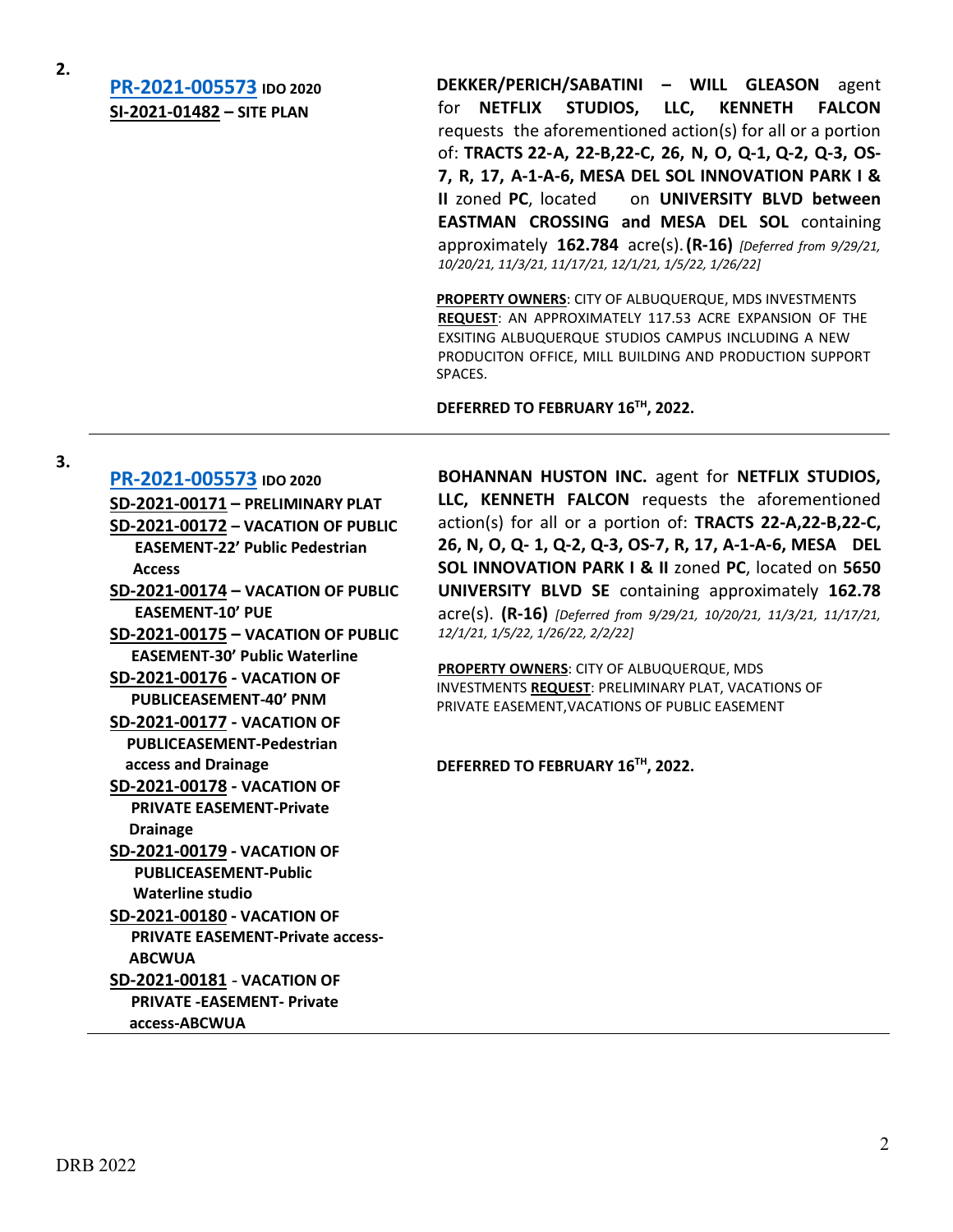#### **4. [PR-2021-004968](http://data.cabq.gov/government/planning/DRB/PR-2021-004968/DRB%20Submittals/PR-2021-004968_Jan_5_2022_(PP,%20TDSW,%20Waiver%20x3)/Original%20Application/0000Digital%20Submittal_12-10-2021%20(1).pdf)**

**Sketch plat 1-27-2021**

**SD-2021-00260 – PRELIMINARY PLAT VA-2021-00453 – WAIVER TO STREET FACING REAR YARD VA-2021-00455 – TEMPORARY DEFERRALOF SIDEWALK VA-2021-00452 – SIDEWALK WAIVER VA-2021-00454 – WAIVER TO BLOCK LENGTH**

**BOHANNAN HUSTON, INC.** agent for **ELK HAVEN** requests the aforementioned action(s) for all or a portion of: **TRACT B-1 & B-2, LA CUENTISTA SUBDIVISION** zoned **R-ML**, located on **ROSA PARKS RD NW between UNSER BLVD NW and KIMMICK DR NW** containing approximately **59.0** acre(s). **(C-10)** *[Deferred from 1/5/22]*

**PROPERTY OWNERS**: ELK HAVEN LLC **REQUEST**: PRELIMINARY PLAT AND ASSOCIATED WAIVER

**DEFERRED TO MARCH 30TH, 2022.**

**5.**

**[PR-2021-005628](http://data.cabq.gov/government/planning/DRB/PR-2021-005628/DRB%20Submittals/) IDO 2020 SD-2021-00214 – PRELIMINARY PLAT** **BOHANNAN HUSTON INC.** agent for **MDS INVESTMENTS, LLC** requests the aforementioned action(s) for all or a portion of: **TRACT A-1-A-1-A, MESA DEL SOL INNOVATION PARK** zoned **PC**, located on **UNIVERSITY BLVD SE between STRYKER RD and UNIVERSITY BLVD** containing approximately **1598.6338** acre(s). **(R-14, S-14-17, T-15-17)** *[Deferred from 11/17/21, 12/8/21, 12/15/21, 1/5/22, 1/12/22, 2/2/22]*

**PROPERTY OWNERS**: MDS INVESTMENTS, LLC

**REQUEST**: PRELIMINARY PLAT AND BULK LAND PLAT FOR FUTURE TRACT N AND THE RE-PLAT OF TRACT A-1-A1-A TO DEDICATE RIGHT OF WAY FOR MESA DEL SOL TOWN CENTER.

**DEFERRED TO MARCH 2ND, 2022.**

**6.**

**[PR-2020-004138](http://data.cabq.gov/government/planning/DRB/PR-2020-004138/DRB%20Submittals/) IDO 2019 SD-2021-00151 – PRELIMINARY PLAT Sketch plat 3-10-2021**

**HUITT-ZOLLARS INC. – SCOTT EDDINGS** agent for **QUESTA DEL ORO, LLC – TIM MCNANEY** requests the aforementioned action(s) for all or a portion of: **TRACT 3 & A-1-A-4, MESA DEL SOL INNOVATION PARK** zoned **PC**, located between **SAGAN LOOP and DE KOONING LOOP** containing approximately **22.0366** acre(s). **(R-15)** *{Deferred from 8/11/21, 9/15/21, 9/29/21, 10/20/21, 11/3/21, 11/17/21, 12/15/21, 1/5/22, 1/26/22]*

**PROPERTY OWNERS**: QUESTA DEL ORO LLC / MDS INVESTMENTS **REQUEST**: SINGLE FAMILY RESIDENTIAL SUBDIVISION ON TRACT A-1-A-3. TRACT A-1-A-4 SPLIT FOR EXTENSION OF DEIKENBORN DRIVE

**DEFERRED TO MARCH 2ND, 2022.**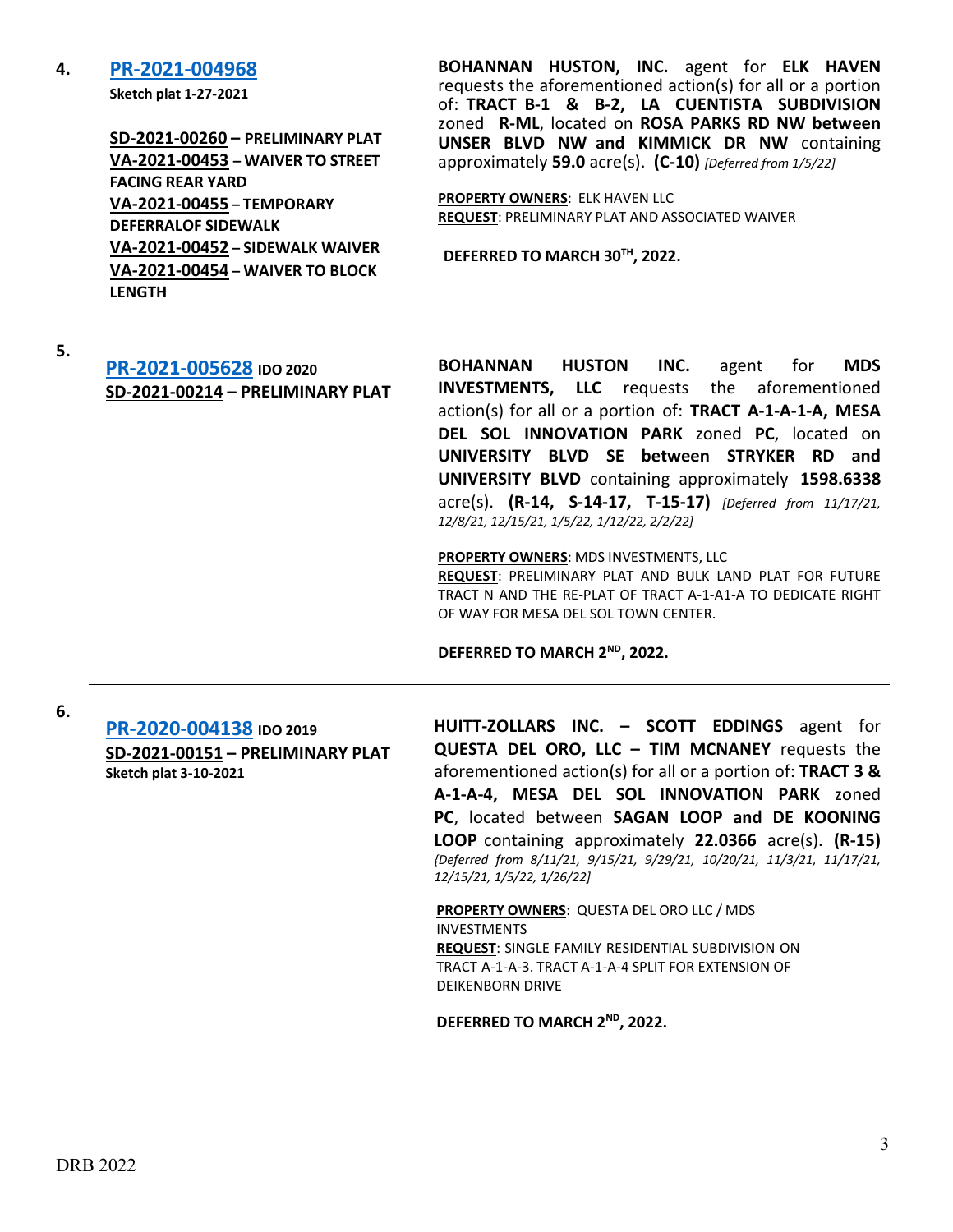| 7. | PR-2021-005864<br>(AKA: PR-2019-002402)<br>SI-2021-002080 - SITE PLAN | BOWMAN CONSULTING GROUP requests the afore-<br>mentioned action(s) for all or a portion of: LOT 12, UNIT 5,<br>AVALON SUBDIVISION zoned NR-BP, located on 98TH<br>containing approximately 1.46 acre(s). (K-9) [Deferred from<br>1/5/22, 1/12/22]                                                        |
|----|-----------------------------------------------------------------------|----------------------------------------------------------------------------------------------------------------------------------------------------------------------------------------------------------------------------------------------------------------------------------------------------------|
|    |                                                                       | <b>PROPERTY OWNERS: KEVIN MATTSON-RS BLUEWATER LLC</b><br><b>REQUEST: DRB SITE PLAN FOR DRIVE THRU RESTAURANT</b>                                                                                                                                                                                        |
|    |                                                                       | DEFERRED TO MARCH 16TH, 2022.                                                                                                                                                                                                                                                                            |
| 8. | PR-2021-005904<br>SD-2021-00263 - VACATION OF RIGHT-<br><b>OF-WAY</b> | <b>DAVID MOYA</b> requests the aforementioned action(s) for<br>all or a portion of: LOTS 19 THRU 27 BLOCK 10, ORIGINAL<br>TOWNSITE OF WESTLAND zoned MX-M, located on the<br>SOUTH EAST CORNER OF 98TH ST AND CENTRAL<br>containing approximately 0.11 acre(s). (K-9) [Deferred from<br>$1/26/22$ ]      |
|    |                                                                       | PROPERTY OWNERS: DAVID MOYA<br>REQUEST: VACATION OF EXISTING NORTH HALF OF ALLEY<br>BEHIND GRANDVIEW MOTEL AT 98TH AND CENTRAL                                                                                                                                                                           |
|    |                                                                       | IN THE MATTER OF THE AFOREMENTIONED APPLICATION,<br>BEING IN COMPLIANCE WITH ALL APPLICABLE REQUIRE-<br>MENTS OF THE DPM AND THE IDO, THE DRB RECOMMENDS<br>APPROVAL BY THE CITY COUNCIL THE VACATION OF RIGHT-<br>OF-WAY AS SHOWN ON EXHIBIT IN THE PLANNING FILE PER<br>SECTION 14-16-6(K) OF THE IDO. |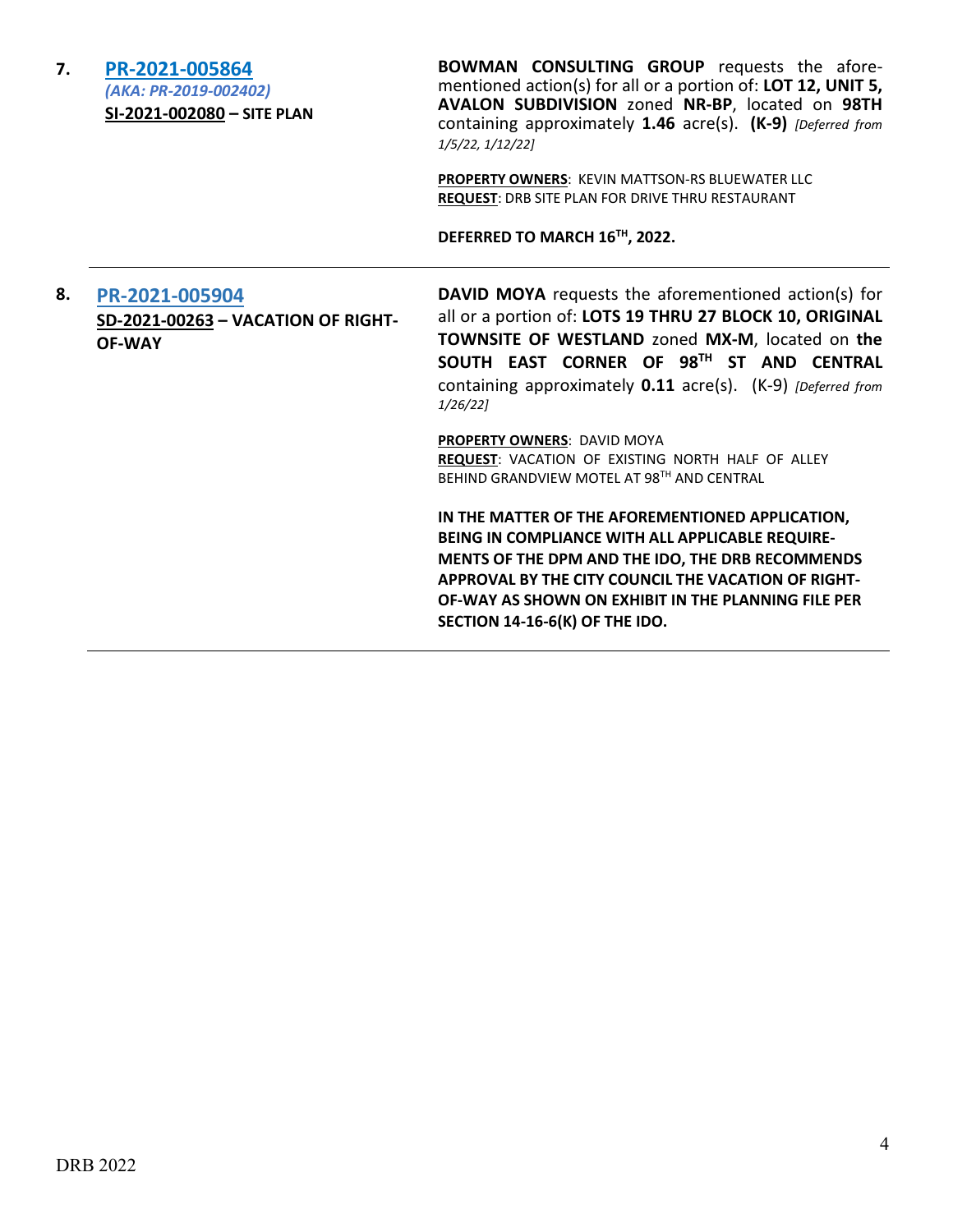| 9.  | Project #PR-2019-002277- IDO 2018<br>(1002962)<br>SI-2019-00246 - SITE PLAN | RESPEC agent(s) for RAINBOW PASEO, LLC request(s) the<br>aforementioned action(s) for all or a portion of TRACT A<br>PLAT OF TRACTS A, B AND C CANTATA AT THE TRAILS<br>UNIT 2 (BEING A REPLAT OF TRACT OS-4 THE TRAILS<br>UNIT 2 & TRACT A TAOS AT THE TRAILS UNIT 2), zoned R-<br>ML, located on OAKRIDGE ST NW between OAKRIDGE ST<br>NW and TREE LINE AVE NW, containing approximately<br><b>3.26</b> acre(s). (C-9) [Deferred from 8/15/19, 10/9/19, 12/4/19, 2/5/20,<br>3/4/20, 4/15/20, 6/3/20, 8/5/20], 9/30/20, 10/14/20, 12/16/20, 2/24/21,<br>4/21/21, 6/23/21, 8/25/21, 10/6/21, 10/20/21, 11/10/21, 12/8/21, 1/26/22]] |
|-----|-----------------------------------------------------------------------------|-------------------------------------------------------------------------------------------------------------------------------------------------------------------------------------------------------------------------------------------------------------------------------------------------------------------------------------------------------------------------------------------------------------------------------------------------------------------------------------------------------------------------------------------------------------------------------------------------------------------------------------|
|     |                                                                             | PROPERTY OWNERS: RV LOOP LLC<br>REQUEST: 52 UNIT TOWNHOME DEVELOPMENT                                                                                                                                                                                                                                                                                                                                                                                                                                                                                                                                                               |
|     |                                                                             | IN THE MATTER OF THE AFOREMENTIONED APPLICATION,<br>BEING IN COMPLIANCE WITH ALL APPLICABLE REQUIRE-<br>MENTS OF THE DPM AND THE IDO, WITH THE SIGNING OF THE<br><b>INFRASTRUCTURE LIST ON FEBRUARY 9, 2022, THE DRB HAS</b><br>APPROVED THE SITE PLAN. FINAL SIGN-OFF IS DELEGATED TO<br>THE WATER AUTHORITY FOR PAYMENT OF PRO-RATA, AND<br>TO PLANNING FOR STREET TREES AS DISCUSSED PER STREET<br>TREE ORDINANCE, AND SECTION 56(D) OF THE 2018 IDO AS<br>STATED BY PARKS AND RECREATION, AND FOR THE<br>RECORDED INFRASTRUCTURE IMPROVEMENTS AGREEMENT.                                                                        |
| 10. | PR-2021-006336<br>SI-2021-02091 - SITE PLAN                                 | TIERRA WEST, LLC - VINCE CARRICA agent for<br><b>DENNIS ROMERO</b> requests the aforementioned action(s)<br>for all or a portion of: LOT 1, BLOCK 3 TOWN OF<br>ATRISCO GRANT zoned NR-BP, located on 10320<br>CENTRAL AVE SW between CENTRAL AVE and SUNSET<br><b>GARDENS</b> containing approximately 4.0 acre(s).<br>$(L-08)$<br>[Deferred from 1/5/22, 1/19/22, 1/26/22]<br><b>PROPERTY OWNERS: DENNIS ROMERO</b><br><b>REQUEST: DRB SITE PLAN FOR SELF STORAGE FACILITY</b>                                                                                                                                                     |
|     |                                                                             | DEFERRED TO MARCH 2ND, 2022.                                                                                                                                                                                                                                                                                                                                                                                                                                                                                                                                                                                                        |

# *MINOR CASES*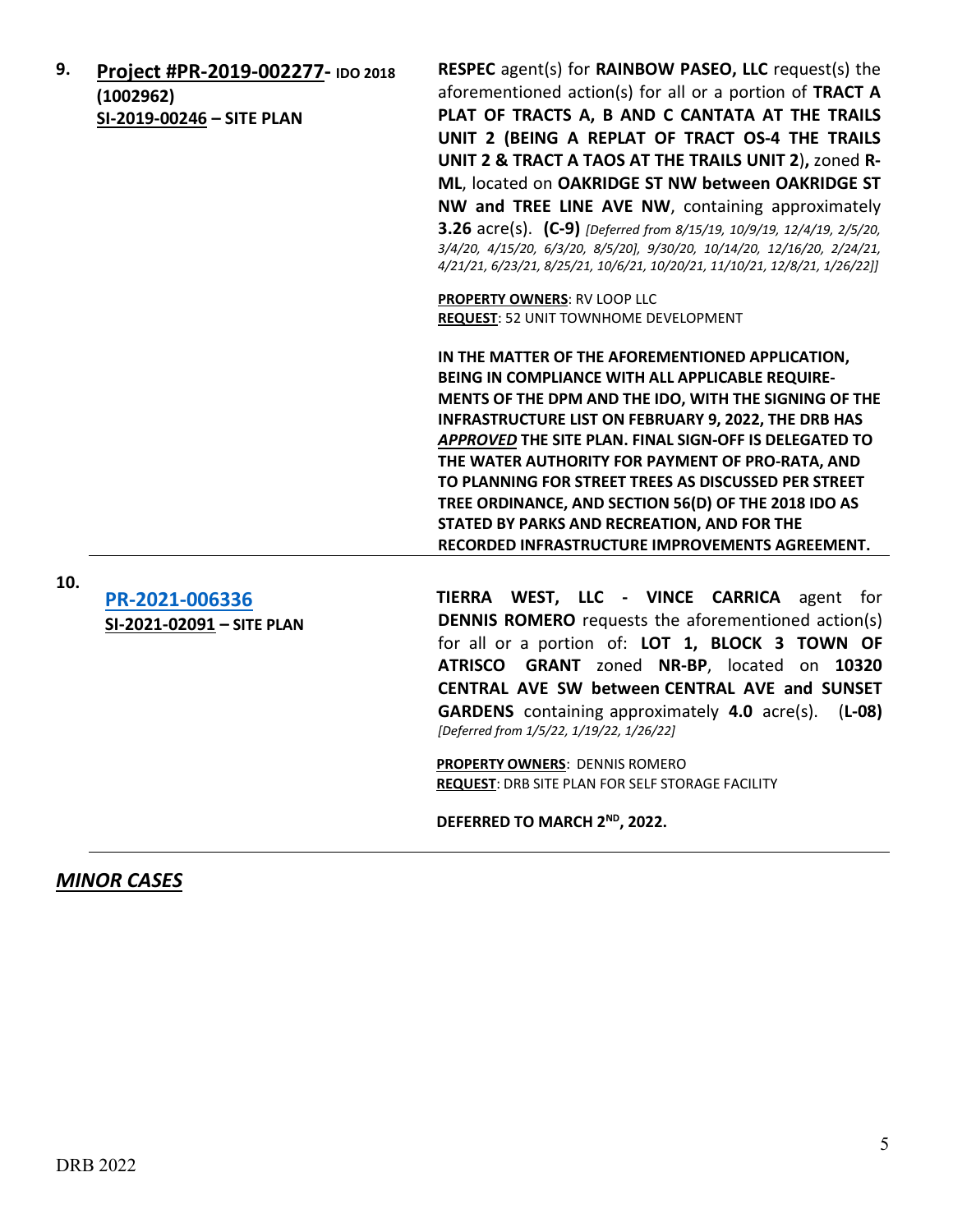| 11. | PR-2018-001401<br>SD-2022-00012 - EXTENSION OF<br><b>INFRASTRUCTURE IMPROVEMENTS</b><br><b>AGREEMENT</b> | MARK GOODWIN & ASSOCIATES, PA agent for 98 <sup>TH</sup> ST<br>LLC requests the aforementioned action(s) for all or a<br>portion of: TRACT 34D-A, LOS DIAMANTES zoned PD,<br>located on 98 <sup>th</sup> ST between BLAKE RD and DENNIS<br><b>CHAVEZ</b> containing approximately 25.1635 acre(s). (N-9)                            |
|-----|----------------------------------------------------------------------------------------------------------|-------------------------------------------------------------------------------------------------------------------------------------------------------------------------------------------------------------------------------------------------------------------------------------------------------------------------------------|
|     |                                                                                                          | PROPERTY OWNERS: 98 <sup>th</sup> Street LLC<br>REQUEST: EXTENSION FOR IIA B-2, STORM DRAIN LOCATED<br><b>IN 98<sup>TH</sup> ST</b>                                                                                                                                                                                                 |
|     |                                                                                                          | DEFERRED TO FEBRUARY 16TH, 2022.                                                                                                                                                                                                                                                                                                    |
| 12. |                                                                                                          |                                                                                                                                                                                                                                                                                                                                     |
|     | PR-2019-002063                                                                                           | MARK GOODWIN & ASSOCIATES, PA agent for                                                                                                                                                                                                                                                                                             |
|     | SD-2021-00261 - FINAL PLAT                                                                               | <b>BOKAY CONSTRUCTION, INC. requests the afore-</b>                                                                                                                                                                                                                                                                                 |
|     |                                                                                                          | mentioned action(s) for all or a portion of: LOT 1-PA THRU                                                                                                                                                                                                                                                                          |
|     |                                                                                                          | 31-P1, SAGERANCH zoned R-T, located on SAGE RANCH                                                                                                                                                                                                                                                                                   |
|     |                                                                                                          | <b>COURT between SAGE RANCH RD and BENAVIDEZ RD</b><br>containing approximately 3.7742 acre(s). (M-9) [Deferred from<br>1/5/2, 1/12/22, 1/19/22]                                                                                                                                                                                    |
|     |                                                                                                          | <b>PROPERTY OWNERS: WESTWAY HOMES</b>                                                                                                                                                                                                                                                                                               |
|     |                                                                                                          | REQUEST: FINAL PLAT APPROVAL FOR SAGE RANCH<br><b>SUBDIVISION</b>                                                                                                                                                                                                                                                                   |
|     |                                                                                                          | IN THE MATTER OF THE AFOREMENTIONED APPLICATION,<br>BEING IN COMPLIANCE WITH ALL APPLICABLE EQUIREMENTS<br>OF THE DPM AND THE IDO, THE DRB HAS APPROVED THE<br>FINAL PLAT. FINAL SIGN-OFF IS DELEGATED TO PLANNING<br>FOR ZONE CORRECTION ON THE PLAT, FOR REVIEW OF THE<br>ACCEPTANCE LETTER FROM<br>DRC STAFF<br><b>REGARDING</b> |

### *SKETCH PLATS*

**13. [PR-2022-006568](http://data.cabq.gov/government/planning/DRB/) PS-2022-00011 – SKETCH PLAT** **THE GROUP/RON HENSLEY** agent for **CLEARBROOK INVESTMENTS INC.** requests the aforementioned action(s) for all or a portion of: **LOTS 4 & 5 UNIT 3 TRACT 3, NORTH ALBUQUERQUE ACRES** zoned **R1-C**, **located on WILSHIRE AVE NE between HOLBROOK and VENTURA** containing approximately 1.7 acre(s). (C-20)

**PROPERTY OWNERS**: AL-SABASSI ABDUL FATTAH **REQUEST**: CREATE 4 LOTS FROM 2 EXISTING LOTS

**IMPROVEMENTS, AND FOR THE AGIS DXF FILE.**

**THE SKETCH PLAT WAS REVIEWED AND COMMENTS WERE PROVIDED.**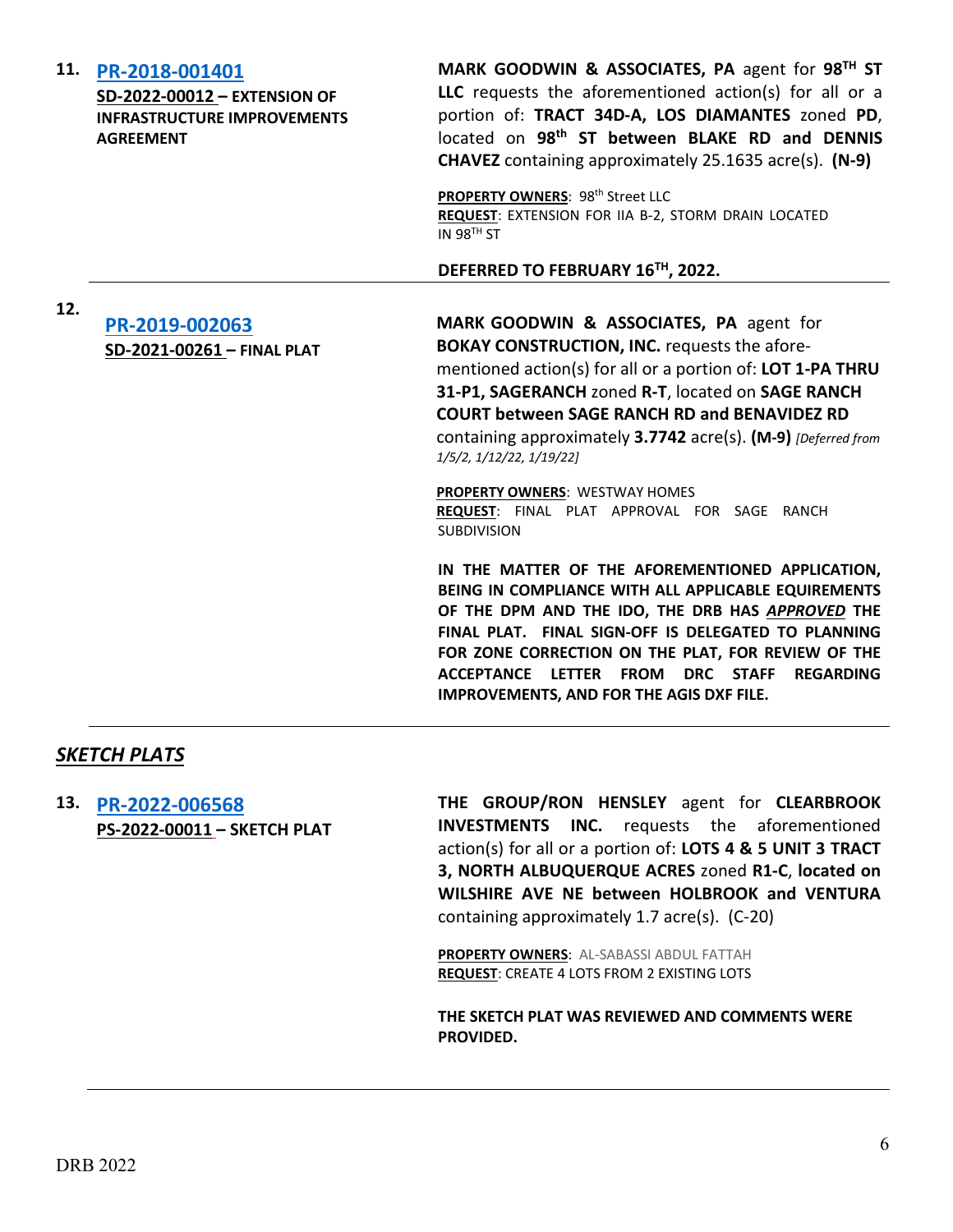| 14. | PR-2021-005692<br>PS-2022-00012 - SKETCH PLAT | CSI - CARTESIAN SURVEYS, INC. agent for THOMAS M.<br>SALAS AND THERESA M. SALAS TRUST UTA requests the<br>aforementioned action(s) for all or a portion of: LOTS 21,<br>22 AND 24-A, BLOCK 24, BUENA VENTURA zoned MX-L,<br>located at 301 EUBANK BLVD NE between CHICO RD NE<br>and COPPER AVE NE containing approximately 0.6498<br>$\arccos(5)$ . (K-20)<br>PROPERTY OWNERS: SALAS THOMAS M & THERESA M<br>TRUSTEES SALAS TRUST UTA<br><b>REQUEST: CREATE ONE NEW LOT VIA LOT LINE ELIMINATION</b><br><b>BETWEEN 3 EXISTING LOTS</b> |
|-----|-----------------------------------------------|-----------------------------------------------------------------------------------------------------------------------------------------------------------------------------------------------------------------------------------------------------------------------------------------------------------------------------------------------------------------------------------------------------------------------------------------------------------------------------------------------------------------------------------------|
|     |                                               | THE SKETCH PLAT WAS REVIEWED AND COMMENTS WERE<br>PROVIDED.                                                                                                                                                                                                                                                                                                                                                                                                                                                                             |
| 15. | PR-2021-006571<br>PS-2022-00013 - SKETCH PLAT | CSI - CARTESIAN SURVEYS, IN. agent for THE<br><b>CONSTANCE, LLC</b> requests the aforementioned action(s)<br>for all or a portion of: LOTS 58 & 59, ROSSITER ADDITION<br>zoned R-ML, located at 4505 12TH ST NW between<br>BELLROSE AVE NW and 12TH COURT NW containing<br>approximately 0.6945 acre(s). (F-14)<br>PROPERTY OWNERS: CONSTANCE LLC THE                                                                                                                                                                                   |
|     |                                               | <b>REQUEST: CREATE ONE NEW LOT VIA LOT LINE ELIMINATION</b><br><b>BETWEEN 2 EXISTING LOTS</b>                                                                                                                                                                                                                                                                                                                                                                                                                                           |
|     |                                               | THE SKETCH PLAT WAS REVIEWED AND COMMENTS WERE<br>PROVIDED.                                                                                                                                                                                                                                                                                                                                                                                                                                                                             |

## *OTHER MATTERS*

| 16. | PR-2020-003847 IDO 2020<br>SD-2021-00219 - PRELIMINARY/FINAL<br><b>PLAT</b> | <b>ISAACSON &amp; ARFMAN, INC./FRED ARFMAN agent for YES</b><br>HOUSING, INC./THADDEUS LUCERO requests the<br>aforementioned action(s) for all or a portion of: <b>LOTS 1</b><br>THRU 3 & TRACTS 90-C AND 90-B-2, BLOCK 1, |
|-----|-----------------------------------------------------------------------------|----------------------------------------------------------------------------------------------------------------------------------------------------------------------------------------------------------------------------|
|     |                                                                             | FITZGERALD ADDITION zoned MX-M, located at 420                                                                                                                                                                             |
|     |                                                                             | FITZGERALD ROAD NW between $4^{TH}$ ST NW and $7^{TH}$ ST                                                                                                                                                                  |
|     |                                                                             | NW containing approximately 5.0036 acre(s).<br>$(G-14)$                                                                                                                                                                    |
|     |                                                                             | [Deferred from 11/3/21, 11/17/21]                                                                                                                                                                                          |
|     |                                                                             | <b>PROPERTY OWNERS: CITY OF ALBUQUERQUE</b>                                                                                                                                                                                |
|     |                                                                             | <b>REQUEST: PRELIMINARY/FINAL PLAT AND VACATION APPROVAL</b>                                                                                                                                                               |
|     |                                                                             | IN THE MATTER OF THE AFOREMENTIONED APPLICATION,                                                                                                                                                                           |
|     |                                                                             | BEING IN COMPLIANCE WITH ALL APPLICABLE REQUIRE-                                                                                                                                                                           |
|     |                                                                             | MENTS OF THE DPM AND THE IDO, THE DRB HAS APPROVED                                                                                                                                                                         |
|     |                                                                             | THE CORRECTED PLAT WITH DELEGATION TO PLANNING FOR                                                                                                                                                                         |
|     |                                                                             | THE RECORDED INFRASTRUCTURE IMPROVEMENTS                                                                                                                                                                                   |
|     |                                                                             | <b>AGREEMENT.</b>                                                                                                                                                                                                          |